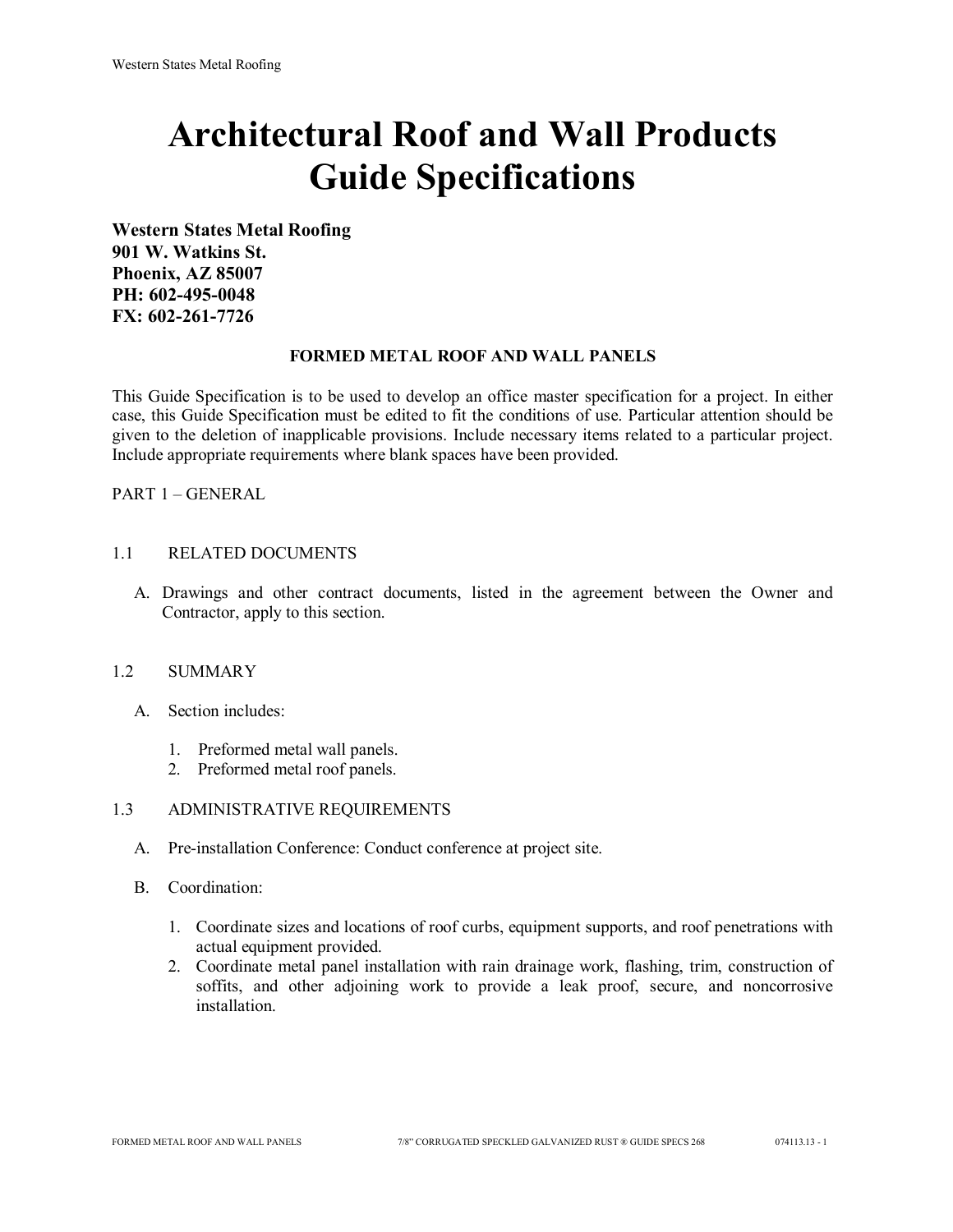## 1.4 SUBMITTALS

- A. Product Data:
	- 1. Include construction details, material descriptions, dimensions of individual components and profiles and finishes for each type of panel and accessory.
- B. Shop Drawings:
	- 1. Include fabrication and installation layouts of metal panels; details of edge conditions, joints, panel profiles, corners, anchorages, attachment system, trim, flashings, closures, accessories and special details.
	- 2. Accessories: Include details of the flashing, trim, and anchorage systems, at a scale of not less than 1-1/2 inches per 12 inches.
- C. Samples:
	- 1. Metal Panels: 12 inches long by actual panel width. Include fasteners, closures, and other metal panel accessories.
- D. Qualification Data: For Installer.
- E. Product Test Reports: For each product, for tests performed by a qualified testing agency.
- F. Filed quality control reports.
- G. Sample Warranties: For special warranties.
- 1.5 QUALITY ASSURANCE
	- A. Installer Qualifications: An entity that employs installers and supervisors who have a minimum of 3 years' experience in the installation of metal roof / wall panels.
	- B. Mockups: Build mockup; to verify selections made under sample submittals and to demonstrate aesthetic effects and set quality standards for fabrication and installation.
- 1.6 DELIVERY, STORAGE AND HANDLING
	- A. Deliver components, metal panels and other manufactured items so as not to be damaged or deformed. Package metal panels for protection during transportation and handling.
	- B. Store metal panels in a manner to prevent bending, warping, twisting and surface damage.
	- C. Stack metal panels horizontally on platforms or pallets, covered with suitable weather tight and ventilated covering. Store metal panels to ensure dryness with positive slope for drainage of water. Do not store metal panels in contact with other materials that might cause staining, denting or other surface damage.
	- D. Retain strippable protective covering on metal panels during installation.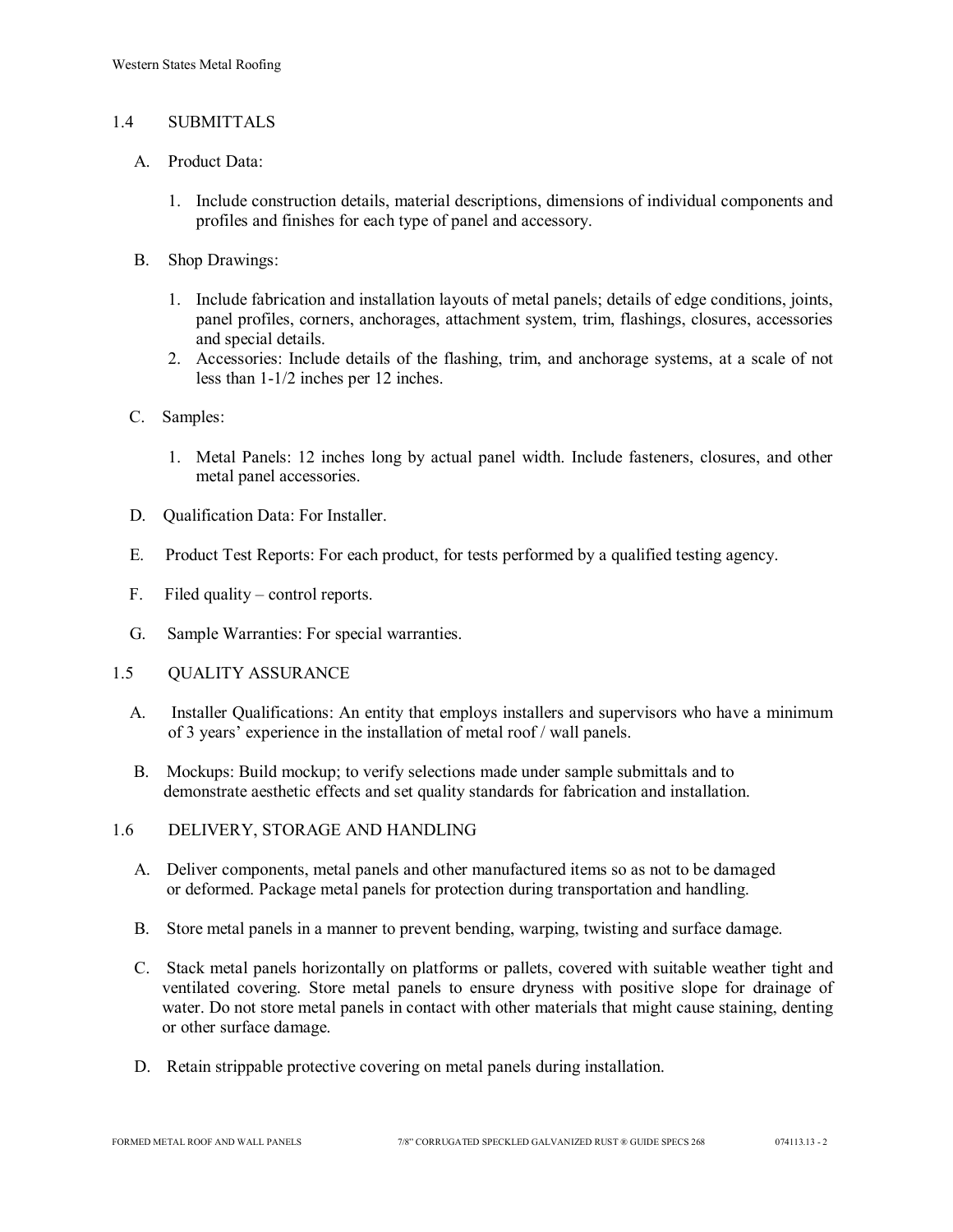## 1.7 FIELD CONDITIONS

A. Weather Limitations: Proceed with installation only when existing and forecasted weather conditions permit assembly of metal panels to be performed according to manufacturers' written instructions and warranty requirements.

# 1.8 WARRANTY

- A. MANUFACTURER'S PRODUCT WARRANTY
	- 1. Manufacturer's standard coating performance warranty, as available for specified installation and environmental conditions. (Contact a WSMR Representative to determine actual warranty criteria)

### B. CONTRACTORS WARRANTY

1. Warrant panels, flashings, sealants, fasteners, and accessories against defective materials and/ or workmanship, to remain watertight and weatherproof with normal usage for two (2) years following Project Substantial Completion date.

### PART 2 – PRODUCTS

### 2.1 MANUFACTURER

 A. Western States Decking, Inc., DBA - Western States Metal Roofing, 901 W. Watkins St., Phoenix, AZ 85007; Phone: (877) 787-5467; Fax: (602) 261-7726

Email: [sales@paintedrustedroofing.com](mailto:sales@paintedrustedroofing.com) Website: [www.paintedrustedroofing.com](http://www.paintedrustedroofing.com/)

B. Substitutions: In accordance with contract documents.

#### 2.2 METAL ROOF PANELS

- A. 7/8" Corrugated Profile; Exposed Fastener Metal Panels: Metal panel consisting of formed metal sheet with alternating curved ribs, installed by lapping edges of adjacent panels.
	- 1. Metal Panel Designation: 7/8" Corrugated
	- 2. Metallic- Coated Steel Sheet: Aluminum- zinc alloy- coated steel sheet minimum (Zincalume® or Galvalume®) complying with ASTM A 792/ A 792M, Class AZ50 coating designation; structural quality.
		- a. Nominal Thickness: [24 Gauge]
		- b. Exterior Finish Available In: Cool Tech ® 500 PVDF Paint System
			- i. Speckled Galvanized Rust ®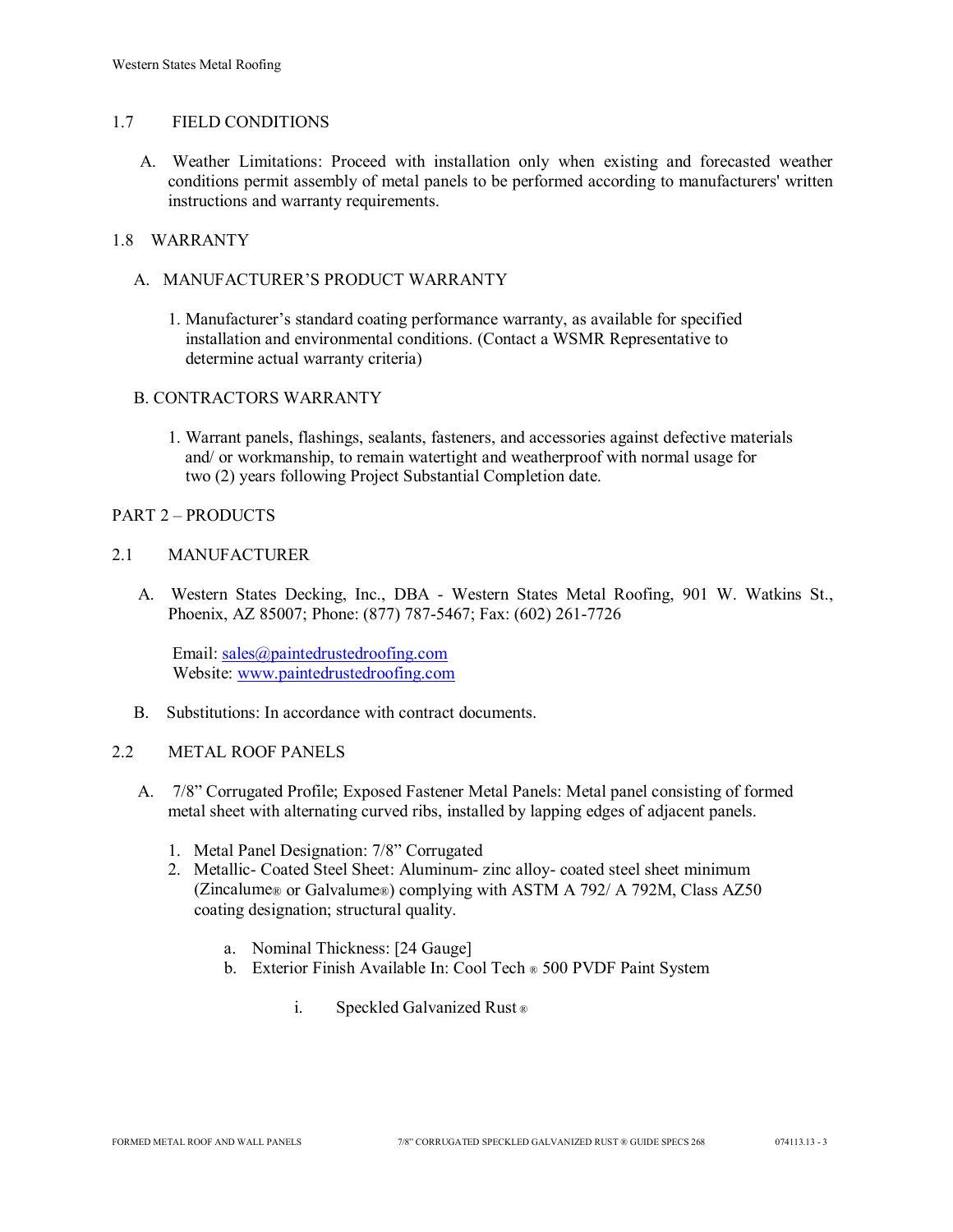- 3. Grade of Steel:
	- a. 24 Gauge Grade 50
- 4. Panel Coverage: 34 2/3" Roof / 37" Wall
- 5. Panel Height: 7/8" inch
- 6. Continuous Rib Spacing: 2.67" inch on center

## 2.3 ACCESSORIES

- A. Self-Adhering, High- Temperature Underlayment: Provide self-adhering, cold applied, sheet underlayment, a minimum of 30 mils thick, specifically designed to withstand high metal temperatures beneath metal roofing. Provide primer when recommended by underlayment manufacturer.
	- 1. Thermal Stability: Stable after testing at 220 deg F; ASTM D 1970.
	- 2. Low- Temperature Flexibility: Passes after testing at minus 20 deg F; ASTM D 1970.
- B. Miscellaneous Metal Sub framing and Furring: ASTM C 645; cold formed, metallic- coated steel sheet, ASTM A 653/ A 653M, G90 coating designation or ASTM A 792/ A 792M, Class AZ55 aluminum- zinc alloy coating designation unless otherwise indicated. Provide manufacture's standard sections as required for support and alignment of metal panel system.
- C. Panel accessories: Provide components required for a complete, weather tight panel system including trim, clips, flashings, sealants, gaskets, fillers, closure strips, and similar items. Match material and finish of metal panels unless otherwise indicated.
	- 1. Closures: Provide closures at eaves and ridges, fabricated of same metal as metal panels.
	- 2. Backing Plates; Provide metal backing plates at panel end splices, fabricated from material recommended by manufacturer.
	- 3. Closure Strips: Closed-cell, expanded, cellular, rubber or cross linked, polyolefin-foam or closed-cell laminated polyethylene; minimum I -inch-thick, flexible closure strips; cut or pre-molded to match metal panel profile. Provide closure strips where indicated or necessary to ensure weather tight construction.
- D. Flashing and Trim: Provide flashing and trim formed from same material as metal panels as required to seal against weather and to provide finished appearance. Finish flashing and trim with same finish systems adjacent metal panels.
- E. Panel Fasteners: Self-tapping screws designed to withstand design loads. Provide EPDM or PVC sealing washers for exposed fasteners.
- F. Panel Sealants: Provide sealant type recommended by manufacturers that are compatible with panel materials, are non-staining and do not damage panel finish.
- G. Metal Protection: When dissimilar metals contact each other or corrosive substrates, protect against galvanic.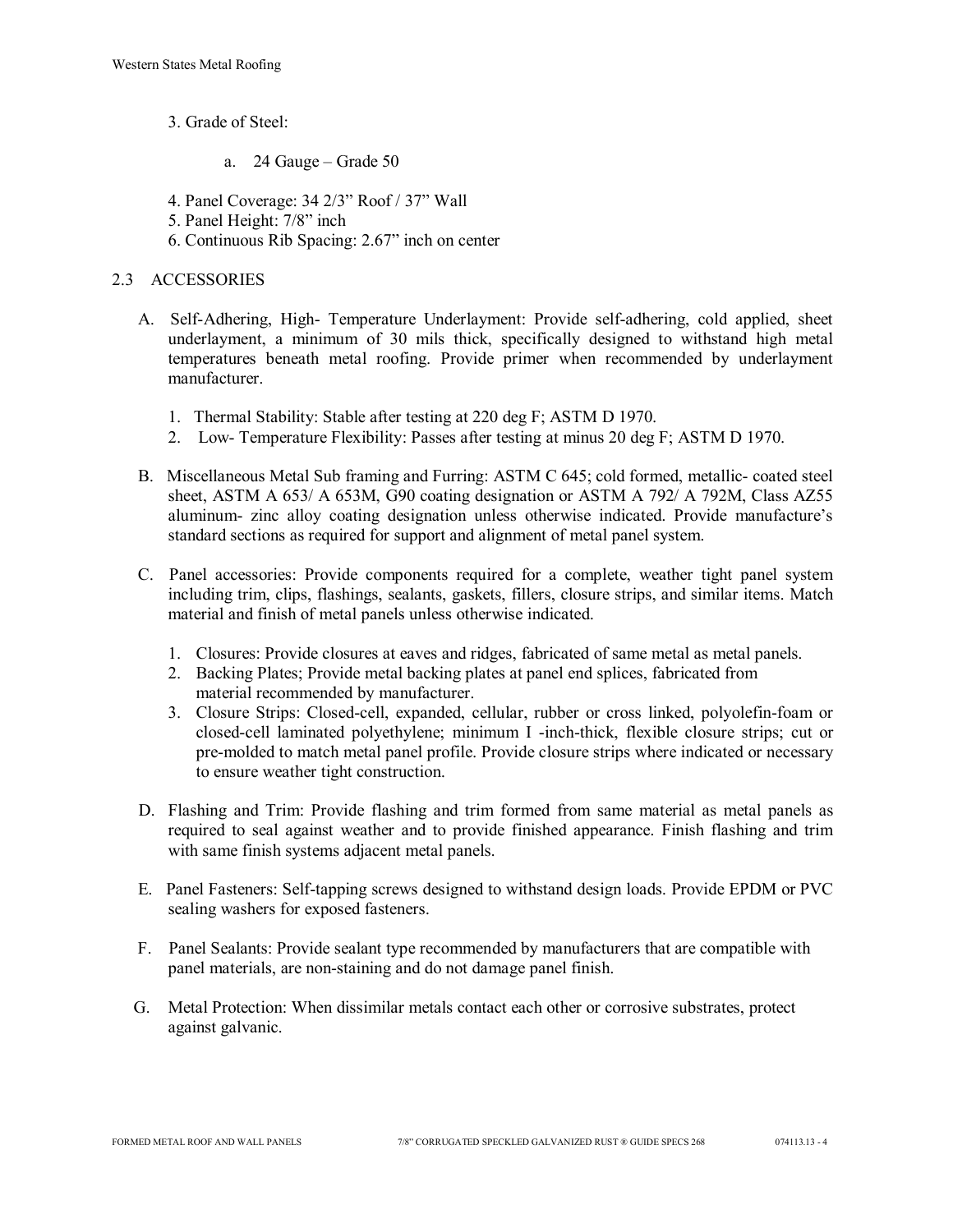## 2.4 FABRICATION

- A. General: Fabricate and finish metal panels and accessories at the factory, by manufacturers Standard procedures and processes, as necessary to fulfill indicated performance requirements demonstrated by laboratory testing. Comply with indicated profiles and with dimensional and structural requirements.
- B. Provide panel profile, including major ribs and intermediate stiffening ribs, if any, for full length of panel.
- C. Sheet Metal Flashing and Trim: Fabricate flashing and trim to comply with manufacturer's recommendations and recommendation in SMACNA's "Architectural Sheet Metal Manual" that apply to design, dimensions, metal, and other characteristics of item indicated.

## 2.5 FINISHES

- A. Protect mechanical and painted finishes on exposed surfaces from damage by applying a strippable, temporary protective covering before shipping.
- B. Appearance of Finished Work: Variations in appearance of abutting or adjacent pieces are acceptable if they are within one- half of the range of approved Samples. Noticeable variations in same piece are unacceptable. Variations in appearance of other components are acceptable if they are within the range of approved Samples and are assembled or installed to minimize contrast.
- C. Steel Panels Finish:
	- 1. Exterior Finish: Valspar Fluropon® Polyvinylidine Fluoride, full 70 percent Kynar ® / Hylar  $\infty$  5000, consisting of a baked- on 0.2 – 0.3 mil corrosion primer and a baked on 0.70 – 0.80 mil base coat and a baked on  $0.30 - 0.50$  mil print coat with a specular gloss of  $8 - 15$  when tested in accordance with ASTM D523 at 60 degrees.
	- 2. Interior Finish: Standard Polyester backer finish consisting of  $0.15 0.25$  primer coat and a  $0.30 - 0.40$  mil wash coat with a minimum total dry film thickness of  $0.45 - 0.65$  mil.

## PART 3- EXECUTION

## 3.1 EXAMINATION

- A. Examine substrates, area, and conditions, with installer present, for compliance with requirements for installation tolerances, metal panel supports, and other conditions affecting performance of the work.
	- 1. Examine primary and secondary roof framing to verify that rafters, purlins, angles, channels, and other structural panel support members and anchorages have been installed within alignment tolerances required by metal roof panel manufacturer.
	- 2. Examine solid roof sheathing to verify that sheathing joints are supported by framing or blocking and that installation is within flatness tolerances required by metal roof panel manufacture.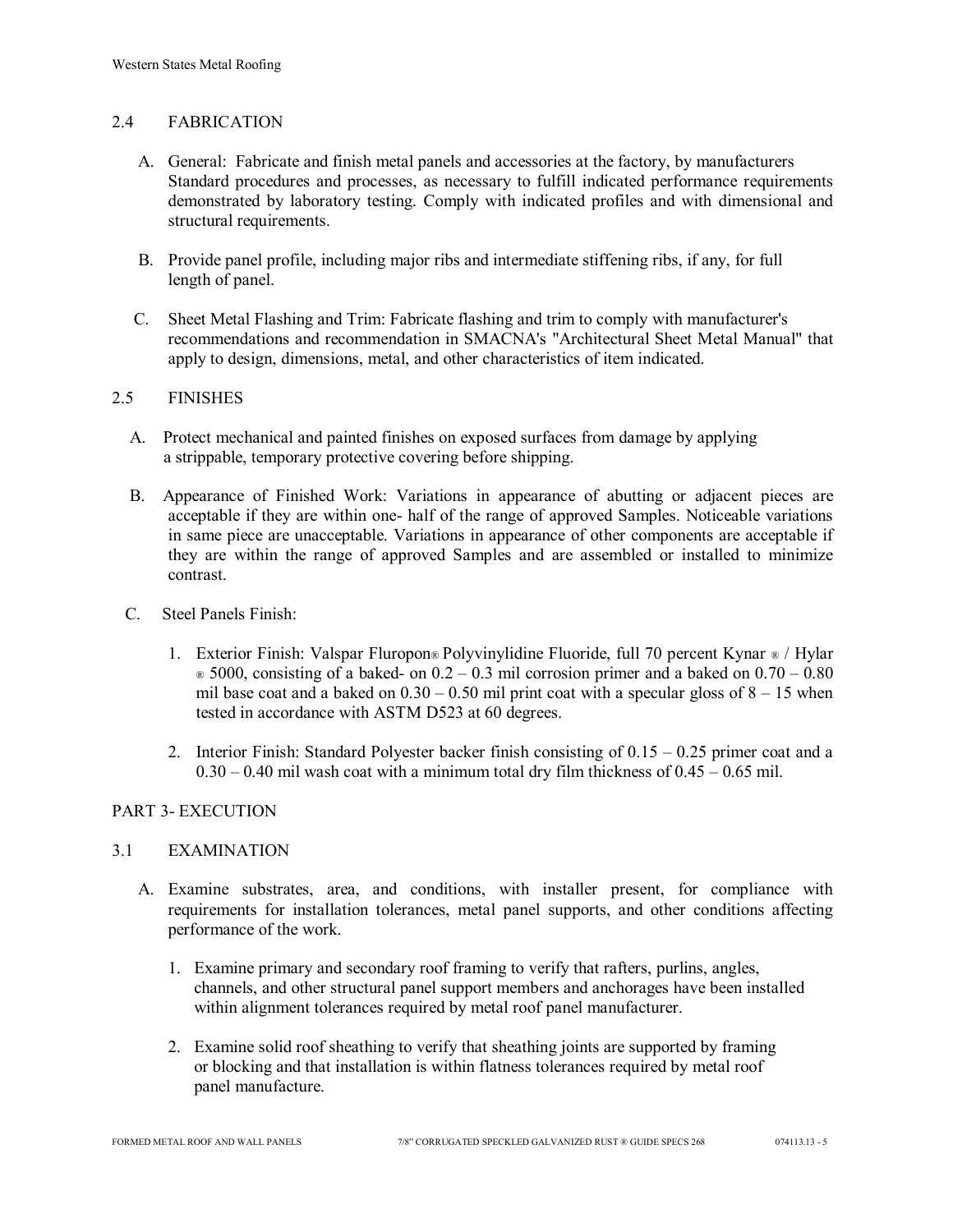- a. Verify that air or water-resistive barriers have been installed over sheathing or backing substrate to prevent air infiltration or water penetration.
- B. Examine roughing-in for components and systems penetrating metal panels to verify actual locations of penetrations relative to seam locations of metal panels before installation.
- C. Proceed with installation only after unsatisfactory conditions have been corrected.

## 3.2 PREPARATION

 A. Miscellaneous Supports: Install sub framing, furring and other miscellaneous panel support members and anchorage according to ASTM C 754 and metal panel manufacturer's written recommendations.

### 3.3 UNDERLAYMENT INSTALLATION

- A. Self- Adhering Sheet Underlayment: Apply primer if required by manufacturer. Comply with temperature restrictions of underlayment manufacturer for installation. Apply at locations indicated on Drawings, wrinkle free, in shingle fashion to shed water, and with end laps of not less than 6 inches staggered 24 inches between courses. Overlap side edges not less than 3- ½ inches. Roll laps with roller. Cover underlayment within 14 days.
- B. Felt Underlayment: Apply at locations indicated [below] [on drawings], in shingle fashion to shed water. And with lapped joints of not less than 2 inches.
	- 1. Apply over the entire roof surface.
	- 2. Apply on roof not covered by self- adhering sheet underlayment. Lap over edges of self adhering sheet underlayment not less than 3 inches, in shingle fashion to shed water.
- C. Slip Sheet: Apply slip sheet over underlayment before installing metal roof panels.
- D. Flashings: Install flashings to cover underlayment to comply with requirements specified in Section 076200 "Sheet Metal Flashing and Trim."

#### 3.4 METAL PANEL INSTALLATION

- A. General: Install metal panels according to manufacturer's written instructions in orientation, sizes, and locations indicated. Install panels perpendicular to supports unless otherwise indicated. Anchor metal panels and other components of the work securely in place, with provisions for thermal and structural movement.
	- 1. Shim or otherwise plumb substrates receiving metal panels.
	- 2. Flash and seal metal panels at perimeter of all openings. Fasten with self-tapping screws. do not begin installation until air or water- resistive barriers and flashings that are concealed by metal panels are installed.
	- 3. Install screw fasteners in predrilled holes.
	- 4. Locate and space fastenings in uniform vertical and horizontal alignment.
	- 5. Install flashing and trim as metal panel work proceeds.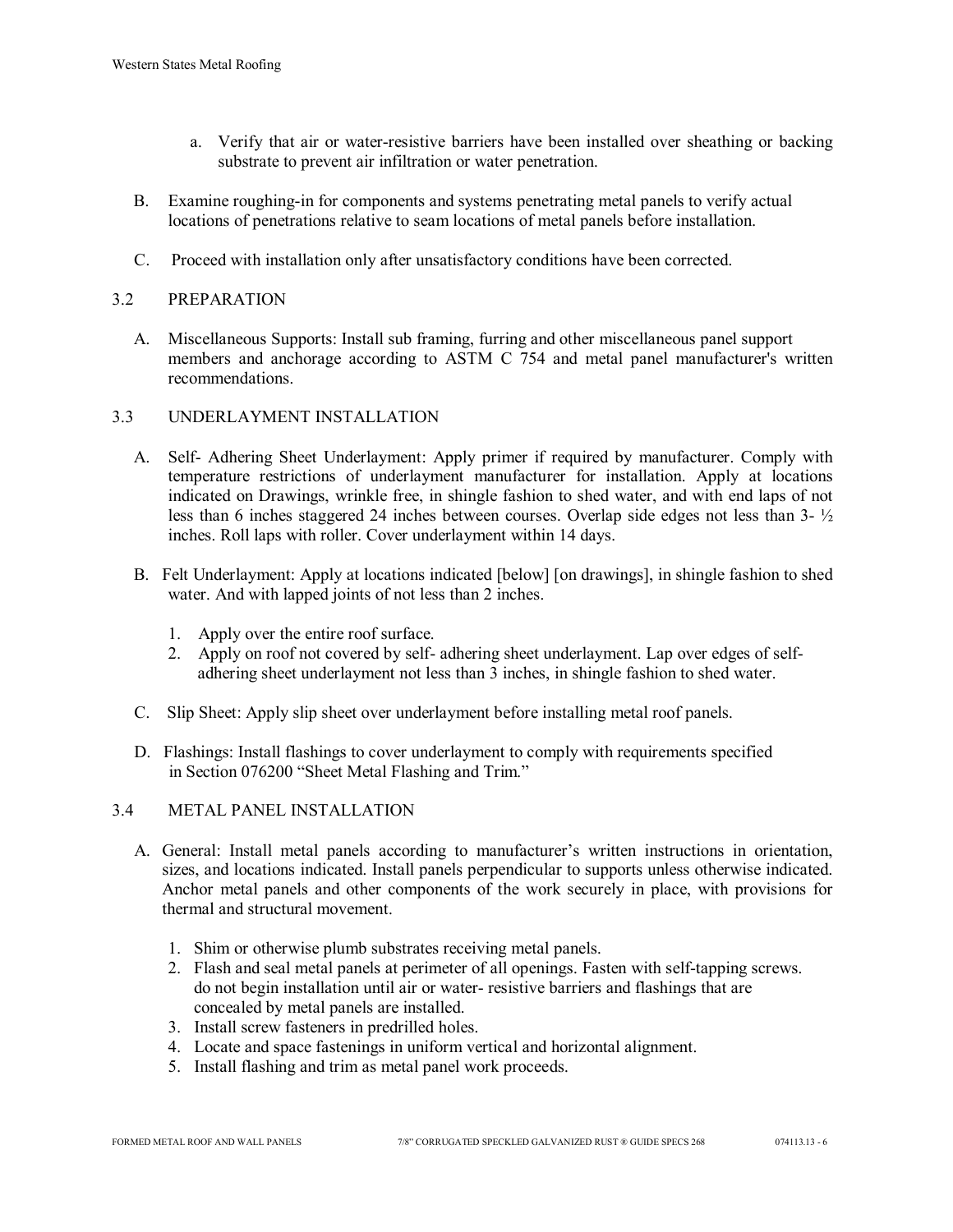- 6. Locate panel splices over, but not attached to, structural supports. Stagger panel splices and end laps to avoid a four – panel lap splice condition.
- 7. Align bottoms of metal panels and fasten with blind rivets, bolts, or self- tapping screws. Fasten flashings and trim around openings and similar elements with self-tapping screws.
- 8. Provide weather tight escutcheons for pipe—and conduit- penetrating panels.
- B. Fasteners:
	- 1. Steel Panels: Use galvanized steel fasteners.
- C. Metal Protection: When dissimilar metals contact each other or corrosive substrates, protect against galvanic action.
- D. Lap-Seam Metal Panels: Fasten metal panels to supports with fasteners at each lapped joint at location and spacing recommended by manufacturer.
	- 1. Lap ribbed or fluted sheets one full rib. Apply panels and associated items true to line for neat and weather tight enclosure.
	- 2. Provide metal backed washers under heads of exposed fasteners bearing on weather side of metal panels.
	- 3. Locate and space exposed fasteners in uniform vertical and horizontal alignment. Use proper tools to obtain controlled uniform compression for positive seal without rupture of washer.
	- 4. Install screw fasteners with power tools having controlled torque adjusted to compress Washer tightly without damage to washer, screw threads or panels. Install screws in predrilled holes.
	- 5. Flash and seal pans with weather closures at perimeter of all openings.
- E. Accessory Installation: install accessories with positive anchorage to building and weather tight Mounting, and provide for thermal expansion. Coordinate installation with flashings and other components.
	- 1. Install components, required for a complete metal panel system including trim, copings, corners, seam covers, flashings, sealants, gaskets, fillers, closure strips and similar items. Provide types indicated by metal wall panel manufacturer; or, if not indicated, provide types recommended by metal panel manufacturer.
- F. Flashing and Trim: Comply with performance requirements manufacturer's written installation instructions, and SMACNA's "Architectural Sheet Metal Manual." Provide concealed fasteners where possible, and set units true to line and level. Install work with laps, joints and seams that are permanently watertight.
	- 1. Install exposed flashing and trim that is without buckling and tool marks, and that is true to line and levels indicated, with exposed edges folded back to form hems. Install sheet metal flashing and trim to fit substrates and achieve waterproof performance.
	- 2. Expansion Provisions: Provide for thermal expansion of exposed flashing and trim. Space movement joint at a maximum of 10 feet with no joints allowed within 24 inches of corner or intersection. Where lapped expansion provisions cannot be used or would not be sufficiently waterproof, form expansion joints of intermeshing hooked flanges, not less than 1 inch deep, filled with mastic sealant (concealed within joints).